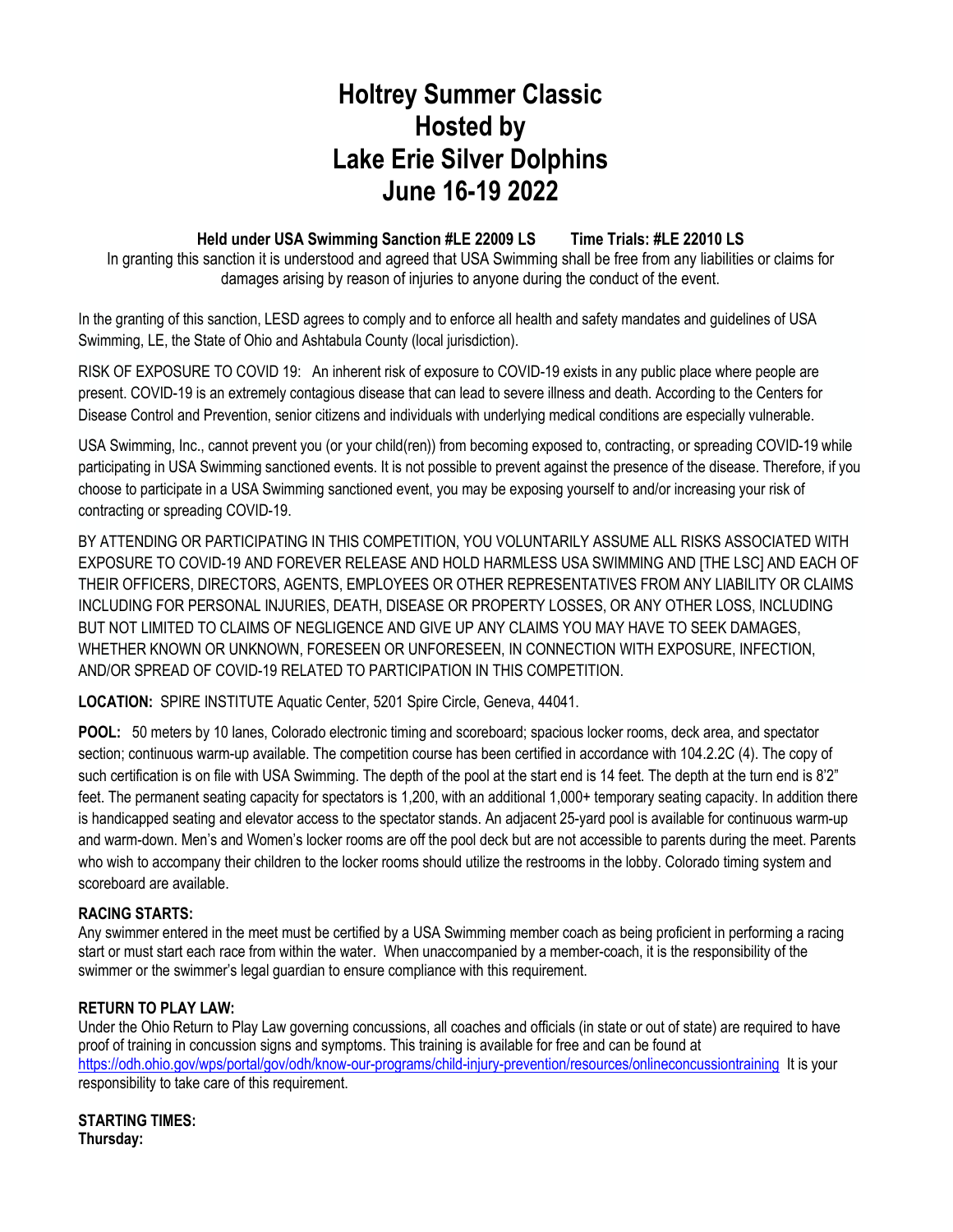Warm-ups will be 4:30-5:15 PM. Meet will begin at 5:20 PM.

#### **Friday & Saturday Prelims and Sunday Timed finals:**

The morning sessions' warm-up will be 7:00 AM with the competition starting at 8:20 AM. The 12 and under warm-up will begin 10 minutes after the conclusion of time trials. Team assignments may be issued for warm-ups.

#### **Friday & Saturday Finals:**

Start times will be announced and posted prior to the conclusion of the morning session. Finals will begin 50 minutes after the start of a 45-minute warm-up period.

#### **The finalized warm-up plan, estimated start times and scratch deadlines will be posted on the Lake Erie Swimming website (www.lakeerieswimming.com) by Tuesday, June 14, 2022.**

#### **ENTRY DEADLINE:**

The entry deadline is 11:59 PM, May 30,2022. This meet always closes out quickly. **Entries will not be accepted before Monday, May 16 at 12:00 noon**. (Please do not trust your organization's server time, or your computer's time when submitting entries. It is suggested that you sync your computer time with the official U.S. time clock found at<http://www.time.gov/> prior to submitting your entries.) A copy of your accepted entry or a notice of close-out will be emailed to you.

The meet may close before the entry deadline if the sessions become unmanageable. All hard copies and fees must be received within 5 days of the receipt of the electronic file or by Friday, June 3, 2022, whichever comes first. Failure to submit the hard copy, summary sheet, and payment or make alternate arrangements with the meet director before the entry deadline may result in said entry being removed from the meet. Entries will be accepted and entered as they are received. **Do not send multiple copies of your entries. Any additions or changes to a submitted entry should be sent via email text and will be processed in the order received on a space available basis.** Phone entries will not be accepted. There will not be a refund of entry fees after the meet is closed or after the entry deadline, whichever comes first. Only unattached athletes will be accepted individually. All others please submit entries by Hy-Tek, and include a hard copy, as well as the entry summary sheet. **email entries to**  [jbare@roadrunner.com.](mailto:jbare@roadrunner.com) Make checks payable to LESD Boosters Club and mail to: Kristin MacPhail 22599 Calverton Rd Shaker Hts, OH 44122. Please note all entries submitted should be covered by a single check.

#### **ENTRY FEES:**

Individual events \$8.00; Relays \$12.00; plus a \$3.00 per swimmer surcharge. There is a \$2.00/swimmer handling fee for entries not furnished in an electronic file. Make checks payable to LESD Boosters Club.

#### **ENTRY LIMITATIONS:**

Swimmers may enter an unlimited number of events but may compete in no more than 3 individual events per day, inclusive of time trials. Swimmers must scratch down by the scratch deadline and will not receive a refund for scratched events. Teams may enter 2 relays per relay event.

#### **HEAT LIMITATIONS:**

LESD reserves the right to limit the heats of any event 400 meters or longer. In the event that heats are limited, the host club will return the entry fees to the club(s) whose swimmers are closed out.

#### **DECK ENTRIES:**

Deck entries will be seeded at NT and taken on a space-available basis up to the scratch deadline for that event. Deck entrants should sign up at the deck entry table @ \$12.00 per individual event and \$20.00 per relay. Swimmers new to the meet will be charged a \$3.00 LESI surcharge & must supply proof of USA registration. Deck entries will be allowed to score*.* Deck entrants for whom there is no space will receive a refund at deck entry table. On deck USA Swimming registration will not be available for athletes or coaches.

#### **ELIGIBILITY:**

Swimmers must be current athlete members of USA Swimming and have met the time standard requirements. Coaches must be current coach members of USA Swimming and must check in on each day of the meet. All coaches must display the deck pass (wristband) issued by the meet host. Age is as of the first day of the meet, June 16, 2022.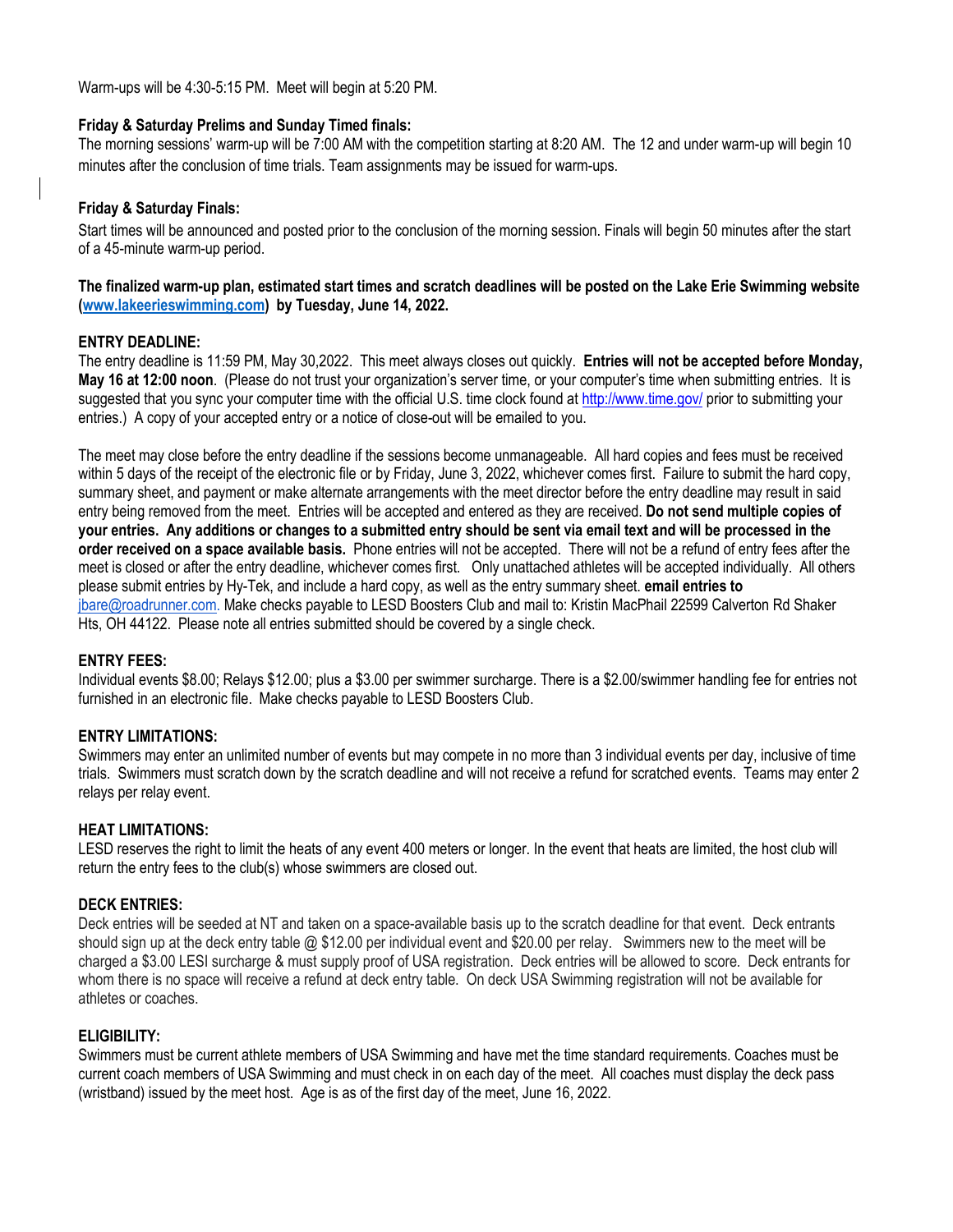**All applicable adults participating in or associated with this meet, acknowledge that they are subject to the provisions of the USA Swimming Minor Athlete Abuse Prevention Policy ("MAAPP"), and that they understand that compliance with the MAAPP policy is a condition of participation in the conduct of this competition.**

### **QUALIFYING TIMES:**

Please see the event listings. Swimmers must be equal to or faster than the cuts listed. Enter at either short course yards(Y), Short course meters (S) or long course meters (L) times. **Converted times may not be used.** Meet management will convert nonconforming times. All swimmers must have an actual time to enter an event-NT is not acceptable. Individual entries with NT will NOT be processed and space will not be saved.

The host team reserves the right to enter its own swimmers into any available events in any session still considered to not be closed due to timeline restrictions, even if they have not achieved the qualifying times.

### **PROOF OF TIME:**

Swimmers should enter an event only if they have achieved the listed time standard for that event. Teams of swimmers who fail to achieve the qualifying time at the meet will receive a notice of those times that cannot be verified in the SWIMS database. Teams shall submit proof of time or a fine of \$10.00 for each swim listed in the notice. Failure to resolve time verification issues within one week of receipt of notice shall result in debit to the team's account in the amount of the fine. Unattached swimmers will receive similar notice.

### **TIME TRIALS:**

At the discretion of the Meet Director and Meet Referee**,** time trials will be offered at the conclusion of the Friday, Saturday, and Sunday morning sessions. Depending on the timelines, some events may not be available for time trial. Time trials count towards daily limitations. Swimmers must sign up in advance at the deck entry table at a cost of \$12.00 per individual event and \$20.00 per relay event. Only swimmers who are entered in an individual event in the meet may participate in time trials. Time trials entries will close 90 minutes prior to the end of the session.

#### **TEAM SUPERVISION:**

Teams who are entering swimmers but will not have a coach at the meet should arrange ahead of time for another coach to supervise their athletes.

#### **SWIMMERS WITH A DISABILITY**:

Qualifying times for 50-yard/meter events will be waived for swimmers with a disability. Swimmers with a disability may enter an event (such as the 100 free) and swim it with a longer yardage event (such as the 200 free) provided his/her time for the lesser yardage event (100 free) is equal to or faster than the listed qualifying time for the longer yardage event (200 free). Entries for swimmers with a disability should be handled in the following manner: (1) enter the swimmer in the Hy-Tek database (or on the regular entry form); (2) list in the email accompanying the Hy-Tek entry file (or on a separate sheet of paper) the name of the swimmer, the stroke(s)/distance(s) s/he wishes to swim, the entry times, the day/session s/he wishes to swim the event(s), and the manner in which s/he prefers to be seeded (with a longer distance or with a different age group); and (3) provide any information about special accommodations needed by the swimmer. The final determination of seeding will be made by the Meet Referee after consultation with the swimmer and his/her coach.

#### **CONDUCT:**

The meet will be conducted according to the rules set forth in the current USA Swimming Rules and Regulations. Events will be contested in a 50-meter course using 10 lanes. Thursday's and Sunday's events are timed finals. All individual events on Friday and Saturday are P/F except as noted below. 14 and under events will have A finals only (top 10). Open events will have A/B finals except as noted below, with the A final following the B final.

- All relays are timed finals and will be swum in the prelim sessions.
- The Open 400 free & 400 IM will be scored 14 & Under and 15 & Over and will be prelims/finals with an A final only for 14 & Under and 15 & Over. Order for finals will be 14 & Under girls, 14 & Under boys, 15 & Over girls, 15 & Over boys. Prelim heats will be swum fastest to slowest, alternating girls and boys
- 12 & Under 400 IM (multiage 10U, 11-12) timed finals swum fastest to slowest, alternating girls and boys
- 12 & Under 400 Free (multiage 10U, 11-12) timed finals swimming at prelims, swum fastest to slowest.
- 800 & 1500 freestyles are timed finals, swum fastest to slowest, alternating girls and boys. 1500 free will be scored 12 & Under, 13-14, and 15 & Over. All heats of the 800 will swim during the preliminary session and will be scored 14 & Under and 15 & Over.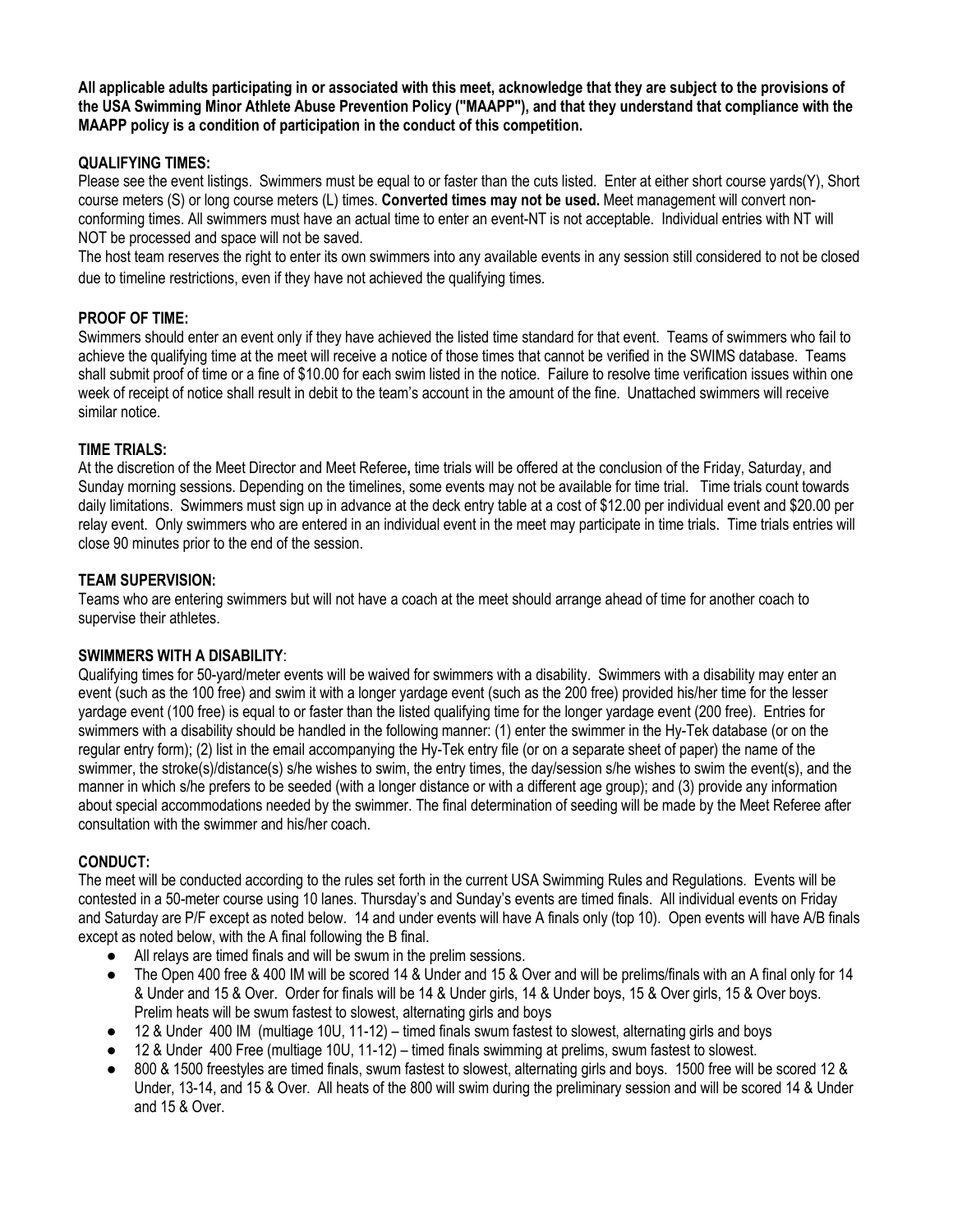#### **NATIONAL SCRATCH PROCEDURE**

The USA Swimming national scratch procedure and failure to compete rules will be used for both prelims and finals. These rules are described in rule 207.11.6 of the USA Swimming Rulebook.

**SCRATCH RULE:** All athletes in events 200m or less are considered swimming unless scratched before the deadline listed below. Scratches from finals must be made within 30 minutes after the event results are announced.

**POSITIVE CHECK IN:** Positive check-in will be required for all relays and individual events 400m prior to the deadline listed below

| <b>EVENTS</b>                                                                 | <b>DEADLINES</b>                                        |
|-------------------------------------------------------------------------------|---------------------------------------------------------|
| <b>Thursday Scratches and Deck Entries</b>                                    | Thursday, June 16                                       |
| Positive Check-in for all Thursday Evening Events                             | 15 minutes after the General meeting                    |
| <b>Friday Scratches and Deck Entries</b>                                      | Thursday, June 17                                       |
| Positive Check-in for Open 400 Freestyle and All Friday Relays                | 5:50 PM                                                 |
| Saturday Scratches and Deck Entries                                           | Friday, June 18                                         |
| Positive Check-in for Open 400 IM, 12 and Under 400 Free, and Saturday Relays | 30 minutes after the posted Finals<br>start time        |
| <b>Sunday Scratches and Deck Entries</b>                                      | Saturday, June 19<br>30 minutes after the posted Finals |
| Positive Check-in for Open 800 Freestyle and Sunday Relays                    | start time                                              |

**Scratches, positive check-in, and deck entries can be done at the Head Table prior to the deadlines listed above**. Those who are unable to do a positive check-in or to submit scratches in person at the meet may do so by email at least 60 minutes prior to the scratch deadline for such events: **[lesdentries@gmail.com](mailto:lesdentries@gmail.com)**. Bring an acknowledgment of the email with you to the meet in case of any issues. The entry fees paid for scratched events are NOT refundable. In accordance with 102.1.4, events may be consolidated, but scored separately, to help control the length of a session and to afford more swimmers the opportunity to participate. Note: The top two heats of 400 m p/f events will be circle-seeded.

**Penalty for failure to compete in a preliminary heat or timed final heat:** After the heats have been seeded, any swimmer who fails to compete in an individual event heat in which such swimmer entered and has not been scratched or event for which the swimmer has positively checked-in will be barred from all further individual and relay events of that day.

- If a swimmer fails to complete in a preliminary heat or an event for which the swimmer has positively checked in, that swimmer must declare a formal intent to swim at the admin table for any further events. The intent to swim must be filed prior to the close of the scratch box for that day's event.
- Note: swimmers who neglect to scratch a preliminary event by the scratch deadline who do not want to swim the event are permitted to declare a false start to the meet referee prior to the start of the heat. Declared false starts count towards the day's entry limitation.

**Penalty for failure to compete in an event at finals:** Any swimmer qualifying for a B or A final race in an individual event who fails to compete in said final shall be barred from further competition for the remainder of the meet, except as noted in *USA Swimming Rulebook* 207.11.6 E. A declared false start or deliberate delay of meet is not permitted and will be regarded as a failure to compete.

**DISTANCE EVENTS:** Swimmers entered in the 1500 free should plan to provide their own timer and counter.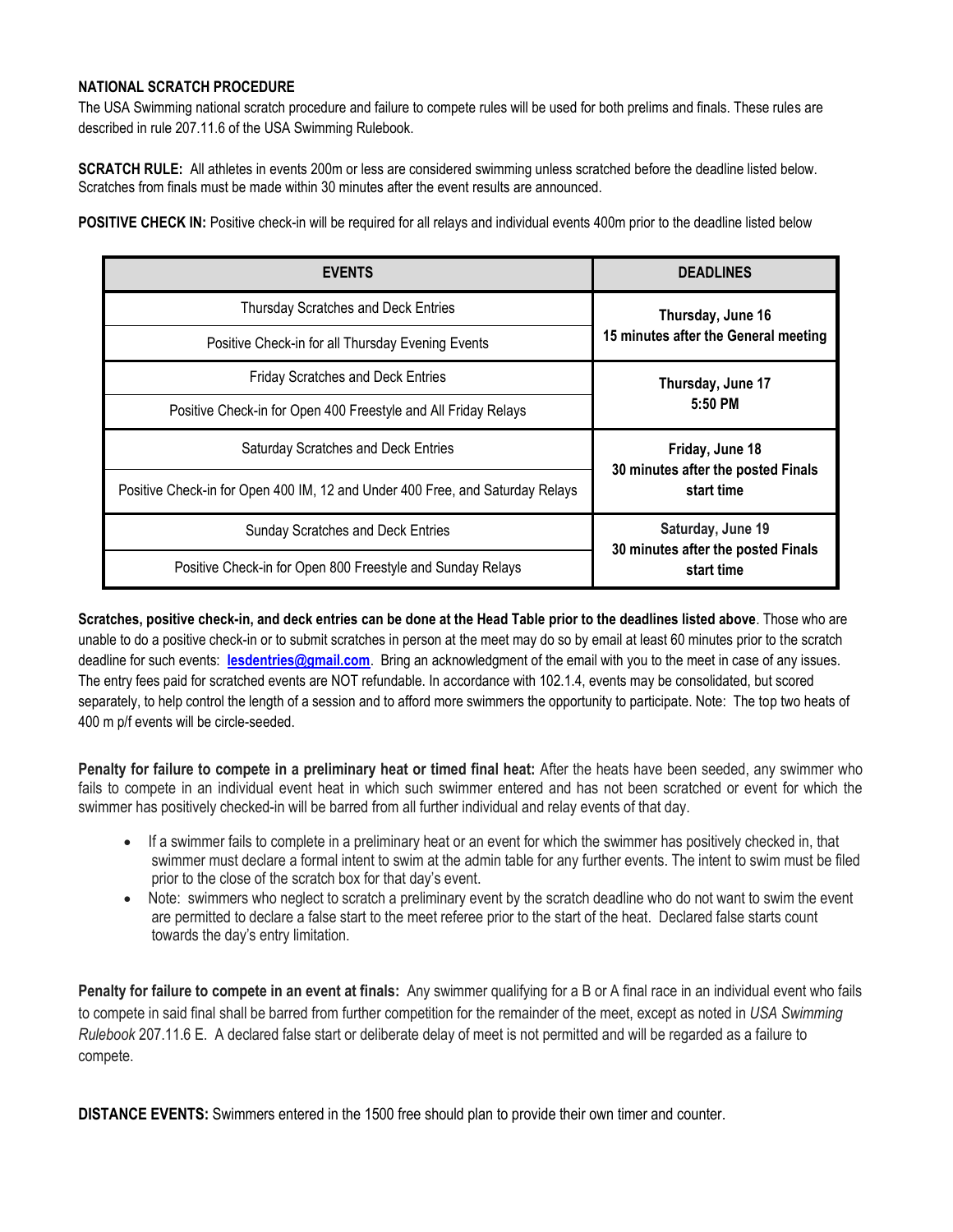**CLERK OF COURSE**: A Clerk of Course, will NOT be provided.

#### **SWIMMERS WITHOUT COACH SUPERVISION**

Swimmers without a coach must contact the Meet Director or Meet Referee to be assigned to a coach on deck.

#### **SCORING:**

**Individual Events:** Top 10 places: 11-9-8-7-6-5-4-3-2-1 **Relays**: Top 10 places: 22-18-16-14-12-10-8-6-4-2 Consolation heats will not be scored. Points accumulated in Open events (excepting multiage events) will NOT revert to a swimmer's age group.

**AWARDS:** All awards will be given to coaches at the end of the meet

**14 & under Individual Events**: Medals for 1st, 2nd and 3rd; ribbons for places 4-10. **14 & under Relay Events**: Ribbons for 1st, 2nd and 3rd. **High Point and Runner-up Awards:**  10 & Under, 11-12, and 13-14 **Team (combined) High point awards** will be given to the top 3 teams, excluding LESD

**VENDORS:** Aquatic Outfitters and Northwest Designs will be on-site with meet apparel and swimming gear

**RESULTS**: Results will be posted on deck. Teams may request a backup at the conclusion of the meet. If technology permits, the meet results will be available on Meet Mobile. Final Results will be available on [www.lakeerieswimming.com.](http://www.lakeerieswimming.com/)

#### **SAFETY/WARM-UP:**

Lake Erie Swimming safety guidelines and warm-up procedures will be in effect at all times. Coaches must maintain contact with their swimmers during warm-up and throughout the meet. All entry into the pool for warm-up is a three point, feet first from the starting block end of the pool. Swimmers must enter the pool in a cautious manner with one hand in contact with the pool edge. There is no diving during warm-up, except in designated sprint lanes. The final 20 minutes of 45-minute warm-up shall be conducted as follows:

(a) Lanes 0 & 9 push/pace from the start end of the pool (or general warm-up at the discretion of Meet Referee or his/her designee).

- (b) Lanes 1 & 8 sprint lanes for racing starts from the starting block end of the pool, one length only and exiting the pool
- (c) Lanes 2-7 general warm-up, no diving or racing starts. Any or all of these lanes may be converted to sprint lanes at the discretion of the Meet Referee or his/her designee.

Swimmers are to sprint one way and climb out at the far end of the pool. Swimmers may be removed from warm-up for violating safety rules. Three-point, feet first entry only into the continuous warm-up lanes.

#### **CAMERA ZONES:**

Use of audio or visual recording devices, including a cell phone, is not permitted in changing areas, restrooms, or locker rooms. Additionally, under NO circumstances will Camera Zones include the area immediately behind the starting blocks at either end of the racing course(s) while they are in use for race starts during competition and warm-up. Those failing to abide by this rule may be removed from the venue.

**DECK CHANGES**: Deck changes are prohibited.

**DRONES:** Operation of a drone, or any other flying apparatus, is prohibited over the venue (pools, athlete/coach areas, spectator areas and open ceiling locker rooms) any time athletes, coaches, officials, and/or spectators are present.

#### **INITIAL DISTANCE**:

In order to be certain that an initial distance or lead-off relay leg is entered into SWIMS, the swimmer or the swimmer's coach should notify either the meet referee or the admin before the event and provide the necessary watches as back-up to the electronic timing. All lead-off relay splits will automatically be uploaded to SWIMS after admin approval; for all other initial distances, the proper paperwork must be completed after the swim in order for the time to be entered into SWIMS.

#### **OFFICIATING OPPORTUNITY**: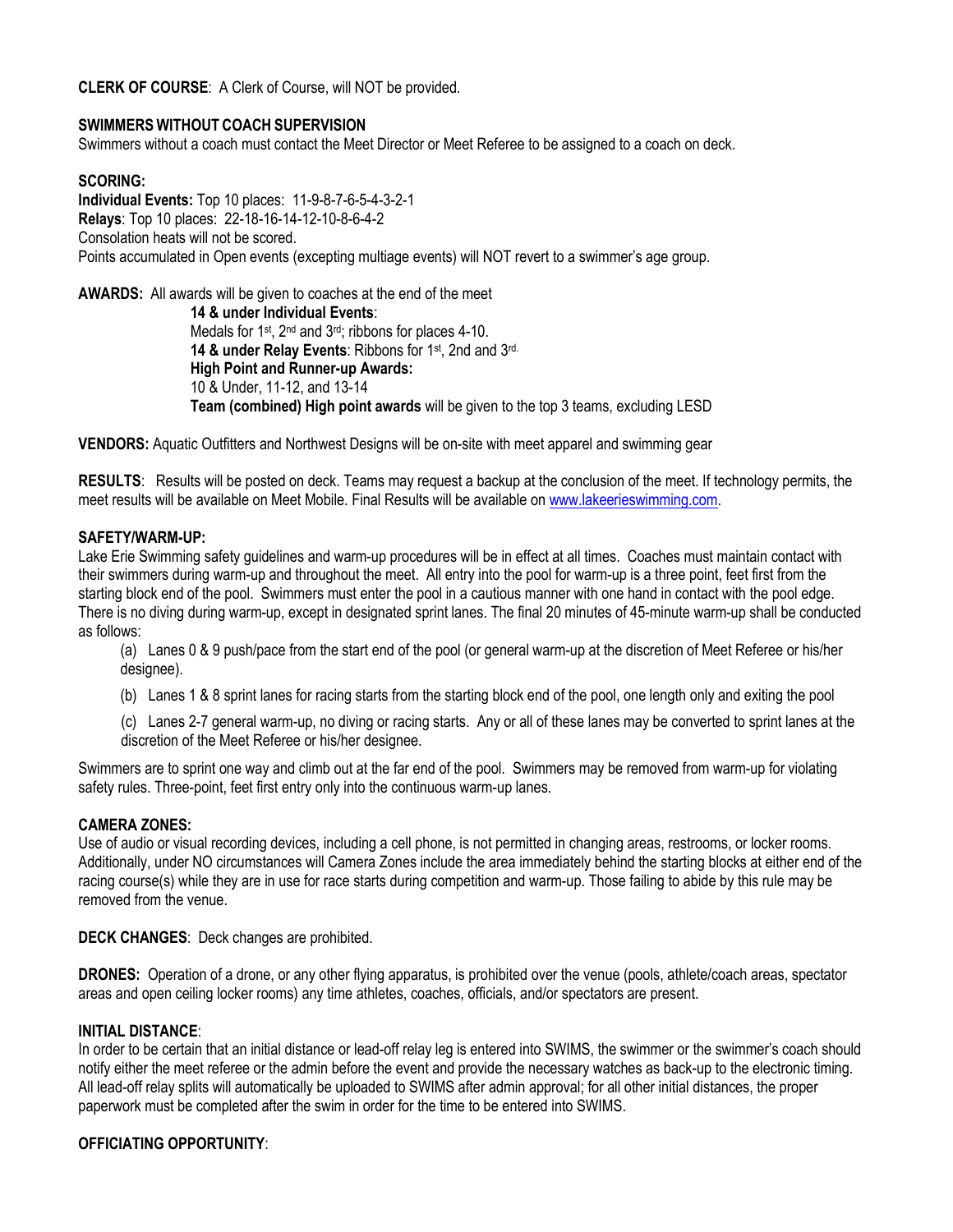National Championship Certification: The meet is designated as an "Officials Qualifying Meet" under the national certification procedure. Evaluations will be offered through N3 for eligible officials assigned to work the meet. Please see USA Swimming website – Members Resources/Officials Tracking/Certification section to view the latest procedures regarding evaluation and certification. To be evaluated for certification or re-certification at any level, an official must work at least 4 sessions at the meet, even if the evaluation requirement is for only 2 or 3 sessions in a specific position. First priority for assigned positions (Chief Judge, Starter, or Referee) will be given to those seeking certification, as well as a commitment to working all sessions of the meet. This better serves the athletes and provides a consistent training experience. Officials interested in officiating at the meet pleas[e click](https://docs.google.com/forms/d/107yFMOuosud8j9PJZPgQWv5Yaji__dvpyq3TQnamT58/viewform?edit_requested=true) [here](https://docs.google.com/forms/d/107yFMOuosud8j9PJZPgQWv5Yaji__dvpyq3TQnamT58/viewform?edit_requested=true) and submit an application.

#### **Officials' Uniform:**

Official's uniform will be white over navy for all sessions. Shorts are permitted for Preliminaries. Long pants, crops, or skirts (knee length or longer) will be worn for finals. White athletic or deck shoes for all sessions.

**Officials' Briefing:** Officials' briefing will be held at 4:00 p.m. on Thursday. All other briefings will commence one hour prior to the start of each session.

#### **GENERAL MEETING:**

Coaches should plan to arrive on time for the General Meeting, Thursday, June 16 at 3:30 p.m. Coaches are responsible for all business conducted at this meeting and should send a representative if unable to attend personally.

**COACHES:** Relay cards should be picked up at the coaches' check-in table each day. There may be a coaches' meeting at the conclusion of warm-ups if necessary.

**12 & UNDER APPROVED SUITS**: The tech suit restrictions, proposed by the Age Group Development Committee, went in effect for 12-and-under swimmers on September 1, 2020. [Click here f](https://www.usaswimming.org/news/2020/08/24/tech-suit-restriction-for-12-and-under-swimmers)or a complete list of the suits that will be **allowed** for athletes 12 and under. Please make sure your suit is approved before wearing it to a meet.

#### **NOTE:**

Only athletes entered in the meet, working coaches, officials, and working meet volunteers are allowed on deck. All others must remain in the spectator areas. Parents, Guardians, and Spectators should not plan to meet their swimmers on the pool deck or in the locker rooms before, during or after the meet, as they will be denied access to those areas.

**MEET DIRECTOR**: Kristin MacPhail kmacphailswim@gmail.com

**ENTRY PERSON:** Julie Bare ibare@roadrunner.com

#### **EVACUATION PLAN**:

*EMERGENCY INFORMATION* Geneva Police: 911 Geneva non-emergency: 440-466-1002 Two emergency phones are available on deck on the south and east walls.

In the case of an emergency, swimmers will either be directed to the internal south building hallway adjacent to the locker rooms, or evacuated in accordance with the facility emergency action plan. Spectators will be evacuated in accordance with the facility emergency action plan.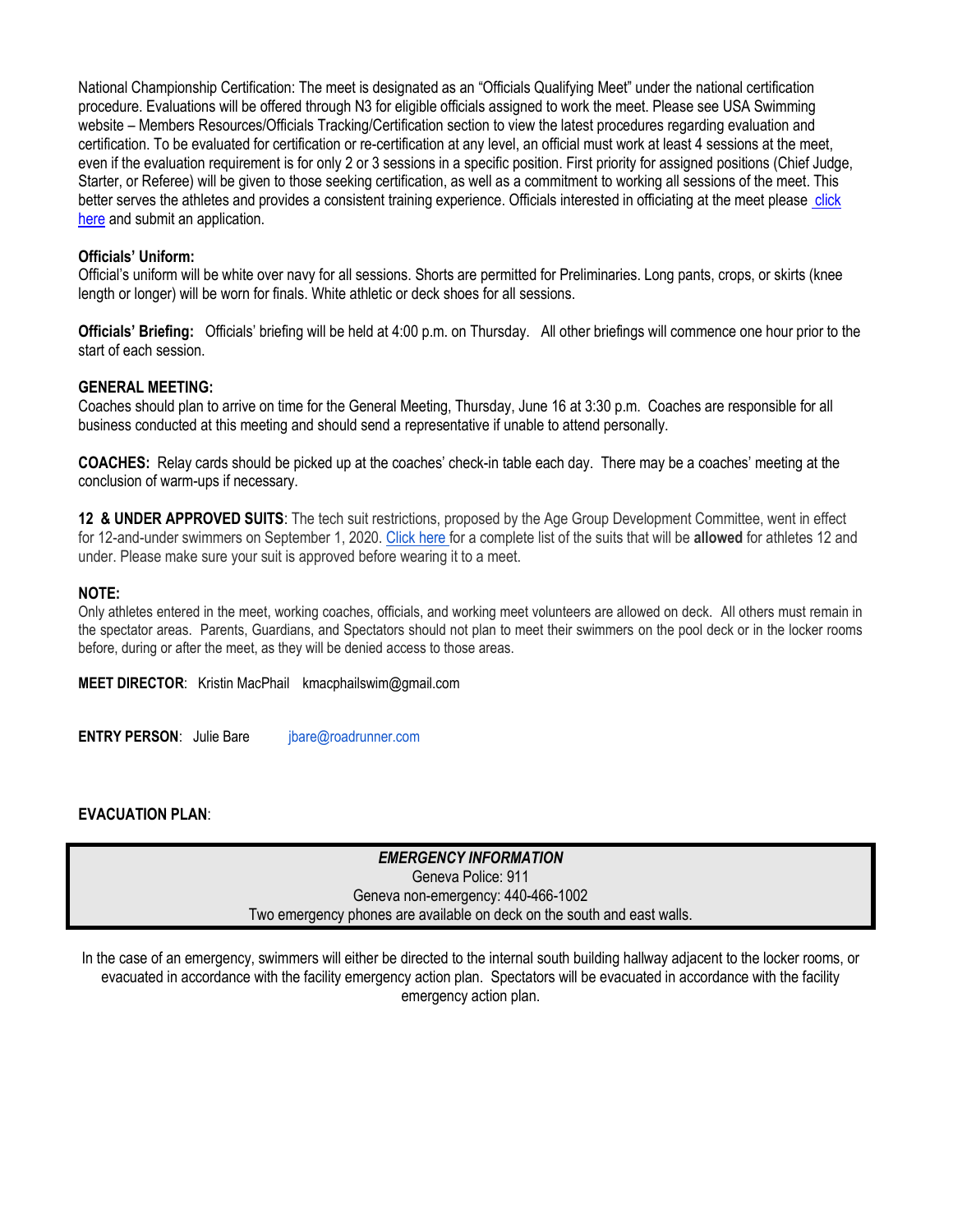# **Holtrey Summer Classic**

#### *Thursday, June 16,2022 Session 1: Schedule of Events Timed Finals warm-ups: 4:30-5:15 PM; Meet starts 5:20 PM*

| <b>GIRLS</b>                                             |                 |            | <b>Age Group/Stroke</b> | <b>BOYS</b> |                         |            |                                                          |            |     |
|----------------------------------------------------------|-----------------|------------|-------------------------|-------------|-------------------------|------------|----------------------------------------------------------|------------|-----|
| <b>Qualifying Time</b><br><b>Equal to or Faster Than</b> |                 |            |                         |             |                         |            | <b>Qualifying Time</b><br><b>Equal to or Faster Than</b> |            |     |
| 100                                                      |                 |            | *12& U 400 Medley Relay |             |                         |            | 101                                                      |            |     |
| 102                                                      |                 |            |                         |             | *OPEN 800 Free Relay    |            |                                                          |            | 103 |
|                                                          | <b>AGE</b>      | <b>SCY</b> | <b>SCM</b>              | <b>LCM</b>  | <b>Age Group/Stroke</b> | <b>SCY</b> | <b>SCM</b>                                               | <b>LCM</b> |     |
| 104                                                      | 12&U            | 6:24.19    | 7:04.49                 | 7:19.69     | *12 & U 400 IM #!       | 6:13.09    | 6:52.29                                                  | 7:09.89    | 105 |
|                                                          | 12&U            | 24:53.99   | 24:45.29                | 25:45.79    |                         | 24:21.89   | 24:13.29                                                 | 25:13.59   |     |
| 106                                                      | $13 - 14$       | 20:02.99   | 19:55.99                | 20:39.79    | *OPEN 1500#@            | 19:07.59   | 19:00.89                                                 | 19:48.39   | 107 |
|                                                          | <b>15&amp;O</b> | 19:47.29   | 19:40.39                | 20:20.49    |                         | 18:30.39   | 18:23.89                                                 | 18:59.09   |     |

*\* Timed final events* 

*# heats may be limited and will be swum fastest to slowest, alternating women and men*

*! will be scored 10 & Under and 11-12*

*@ will be scored 12 & Under, 13 – 14, and 15 & Over*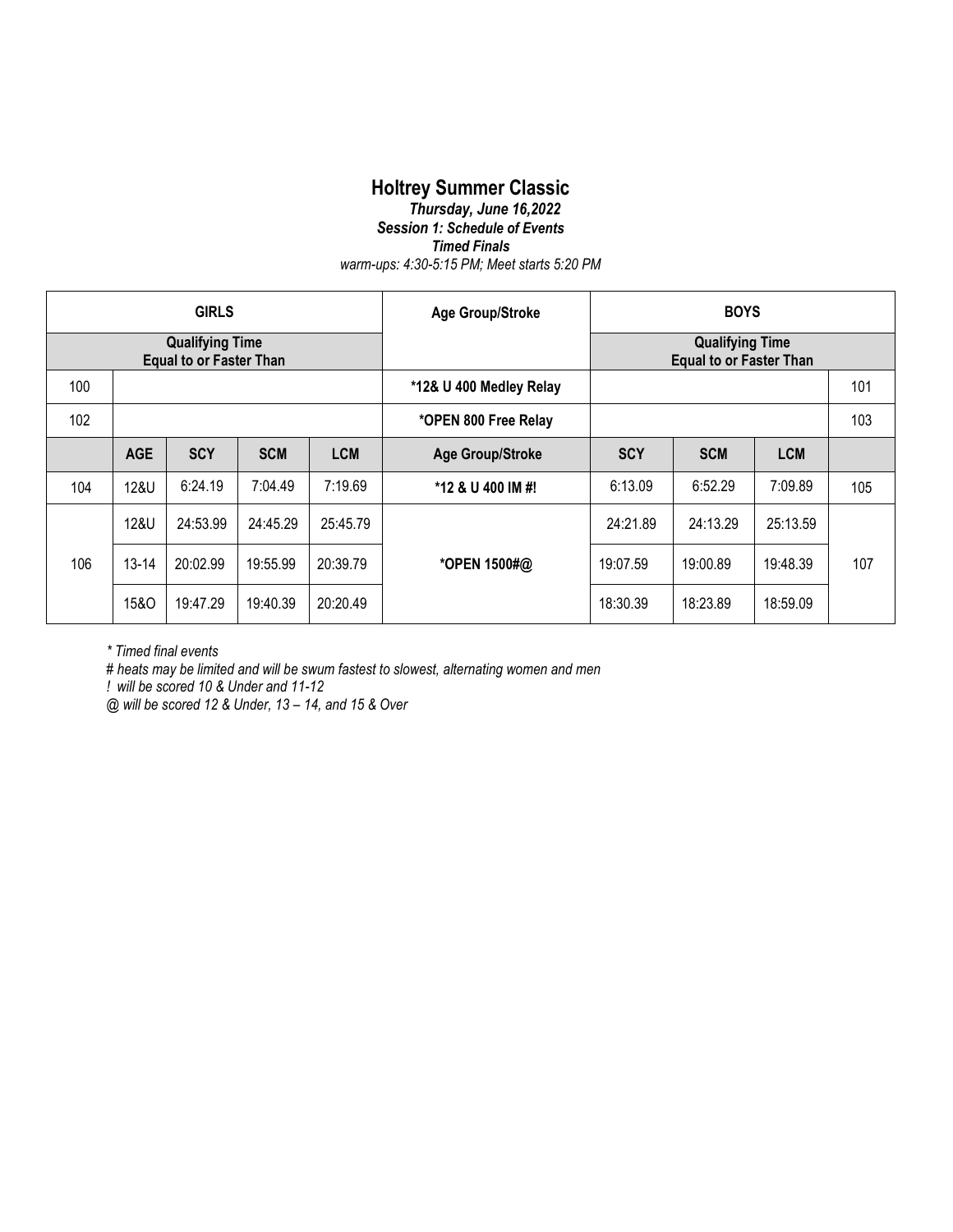#### **Holtrey Summer Classic**  *Friday, June 17,2022 Session 2: Schedule of Events 13 – 14 & Open Prelim/Final* Warm-up will be 7:00 AM with the competition starting at 8:20 AM

| <b>GIRLS</b> | <b>Qualifying Time</b><br><b>Equal to or Faster Than</b> |            |            | <b>AGE GROUP/STROKE</b> | <b>Qualifying Time</b><br><b>Equal to or Faster Than</b> |            |            | <b>BOYS</b> |
|--------------|----------------------------------------------------------|------------|------------|-------------------------|----------------------------------------------------------|------------|------------|-------------|
|              | <b>SCY</b>                                               | <b>SCM</b> | <b>LCM</b> |                         | <b>SCY</b>                                               | <b>SCM</b> | <b>LCM</b> |             |
| 200          | 2:25.49                                                  | 2:42.39    | 2:47.79    | 13-14 200 IM            | 2:17.09                                                  | 2:31.59    | 2:38.29    | 201         |
| 202          | 2:22.99                                                  | 2:39.29    | 2:44.49    | <b>OPEN 200 IM</b>      | 2:10.09                                                  | 2:24.69    | 2:31.39    | 203         |
| 204          | 1:00.49                                                  | 1:07.09    | 1:08.99    | 13-14 100 Free          | 56.29                                                    | 1:02.19    | 1:04.49    | 205         |
| 206          | 58.99                                                    | 1:05.89    | 1:07.89    | OPEN 100 Free           | 53.49                                                    | 59.59      | 1:01.69    | 207         |
| 208          | 2:43.69                                                  | 3:01.89    | 3:08.29    | 13-14 200 Breast        | 2:31.39                                                  | 2:48.89    | 2:56.09    | 209         |
| 210          | 2:39.49                                                  | 2:58.19    | 3:05.09    | <b>OPEN 200 Breast</b>  | 2:24.19                                                  | 2:39.79    | 2:47.49    | 211         |
| 212          |                                                          |            |            | *13-14 400 Medley Relay |                                                          |            |            | 213         |
| 214          |                                                          |            |            | *OPEN 400 Medley Relay  |                                                          |            |            | 215         |
| 216          | 14 & Under                                               | 14 & Under | 14 & Under |                         | 14 & Under                                               | 14 & Under | 14 & Under | 217         |
|              | 5:49.59                                                  | 5:07.09    | 5:14.39    | OPEN 400 Free#@         | 5:31.39                                                  | 4:49.99    | 4:59.19    |             |
|              | Open                                                     | Open       | Open       |                         | Open                                                     | Open       | Open       |             |
|              | 5:43.39                                                  | 5:00.59    | 5:07.29    |                         | 5:17.69                                                  | 4:39.49    | 4:46.09    |             |

*\*Timed final events* 

*# Open 400 Free - heats may be limited and will be swum fastest to slowest, alternating women and men during prelims @Open 400 Free – will be scored 14 & Under; 15 & Over - Prelims/Finals with an A final only for 14 & Under and 15 & Over*

#### *Session 3: Schedule of Events 12 & Under Prelim/Finals*

The 12 and under warm-up will begin 15 minutes after the conclusion of the morning session

| <b>GIRLS</b> | <b>Qualifying Time</b><br><b>Equal to or Faster Than</b> |            |            | <b>AGE GROUP/STROKE</b>   |            | <b>Qualifying Time</b><br><b>Equal to or Faster Than</b> |            | <b>BOYS</b> |
|--------------|----------------------------------------------------------|------------|------------|---------------------------|------------|----------------------------------------------------------|------------|-------------|
|              | <b>SCY</b>                                               | <b>SCM</b> | <b>LCM</b> |                           | <b>SCY</b> | <b>SCM</b>                                               | <b>LCM</b> |             |
| 218          | 2:56.59                                                  | 3:15.19    | 3:24.49    | 11-12 200 Back            | 2:51.99    | 3:10.79                                                  | 3:19.49    | 219         |
| 220          | 3:38.49                                                  | 4:01.49    | 4:09.39    | 10 & U 200 IM             | 3:35.49    | 3:58.09                                                  | 4:06.19    | 221         |
| 222          | 3:00.19                                                  | 3:19.69    | 3:26.09    | 11-12 200 IM              | 2:57.29    | 3:16.19                                                  | 3:23.79    | 223         |
| 224          | 38.89                                                    | 42.99      | 44.09      | 10 & U 50 Free            | 38.09      | 41.99                                                    | 43.59      | 225         |
| 226          | 33.59                                                    | 37.29      | 38.39      | 11-12 50 Free             | 32.59      | 35.99                                                    | 37.29      | 227         |
| 228          | 1:58.09                                                  | 2:10.49    | 2:14.79    | 10 & U 100 Breast         | 1:53.39    | 2:05.59                                                  | 2:09.39    | 229         |
| 230          | 1:34.09                                                  | 1:44.29    | 1:48.89    | 11-12 100 Breast          | 1:31.39    | 1:42.29                                                  | 1:46.59    | 231         |
| 232          | 47.39                                                    | 52.39      | 53.39      | 10 & U 50 Fly             | 45.69      | 50.49                                                    | 51.79      | 233         |
| 234          | 36.49                                                    | 40.59      | 41.29      | 11-12 50 Fly              | 37.09      | 40.99                                                    | 41.89      | 235         |
| 236          |                                                          |            |            | *10 & U<br>200 Free Relay |            |                                                          |            | 237         |
| 238          |                                                          |            |            | *11-12 200 Free Relay     |            |                                                          |            | 239         |

*\* Timed final event*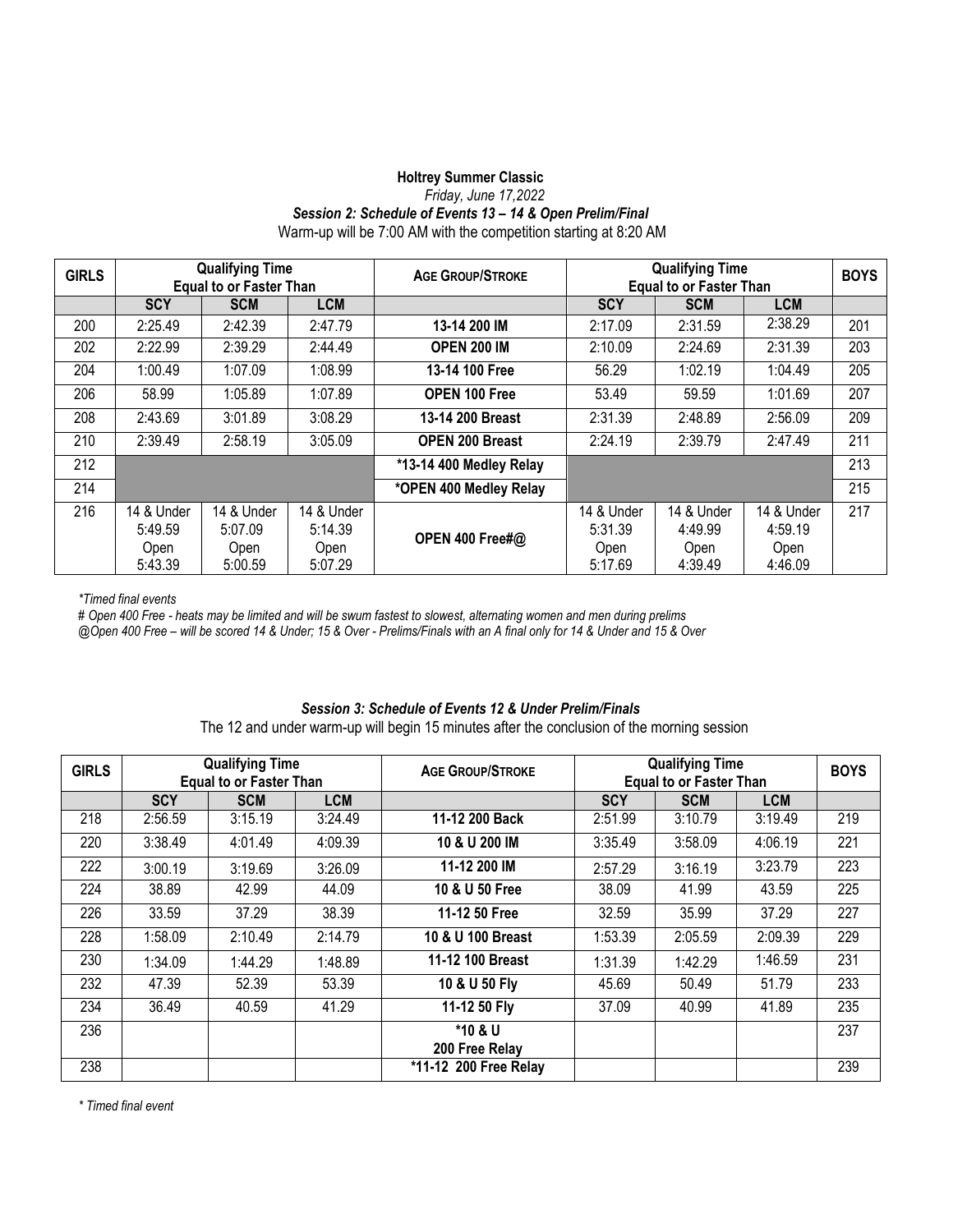#### **FRIDAY FINALS**

**Session 4: Friday Finals** will be held after a 45-minute warm-up Start times will be announced during Friday a.m. prelims. .

| <b>GIRLS</b> | <b>FINALS EVENT ORDER</b> | <b>BOYS</b> |
|--------------|---------------------------|-------------|
| 218          | 11-12 200 Back            | 219         |
| 216          | 14U 400 Free              | 217         |
|              | 15& O 400 Free            |             |
| 220          | 10U 200 IM                | 221         |
| 222          | 11-12 200 IM              | 223         |
| 200          | 13-14 200 IM              | 201         |
| 202          | Open 200 IM               | 203         |
| 224          | 10U 50 Free               | 225         |
| 226          | 11-12 50 Free             | 227         |
| 204          | 13-14 100 Free            | 205         |
| 206          | Open 100 Free             | 207         |
| 228          | 10 U 100 Breast           | 229         |
| 230          | 11-12 100 Breast          | 231         |
| 208          | 13-14 200 Breast          | 209         |
| 210          | Open 200 Breast           | 211         |
| 232          | 10 U 50 Fly               | 233         |
| 234          | 11-12 50 Fly              | 235         |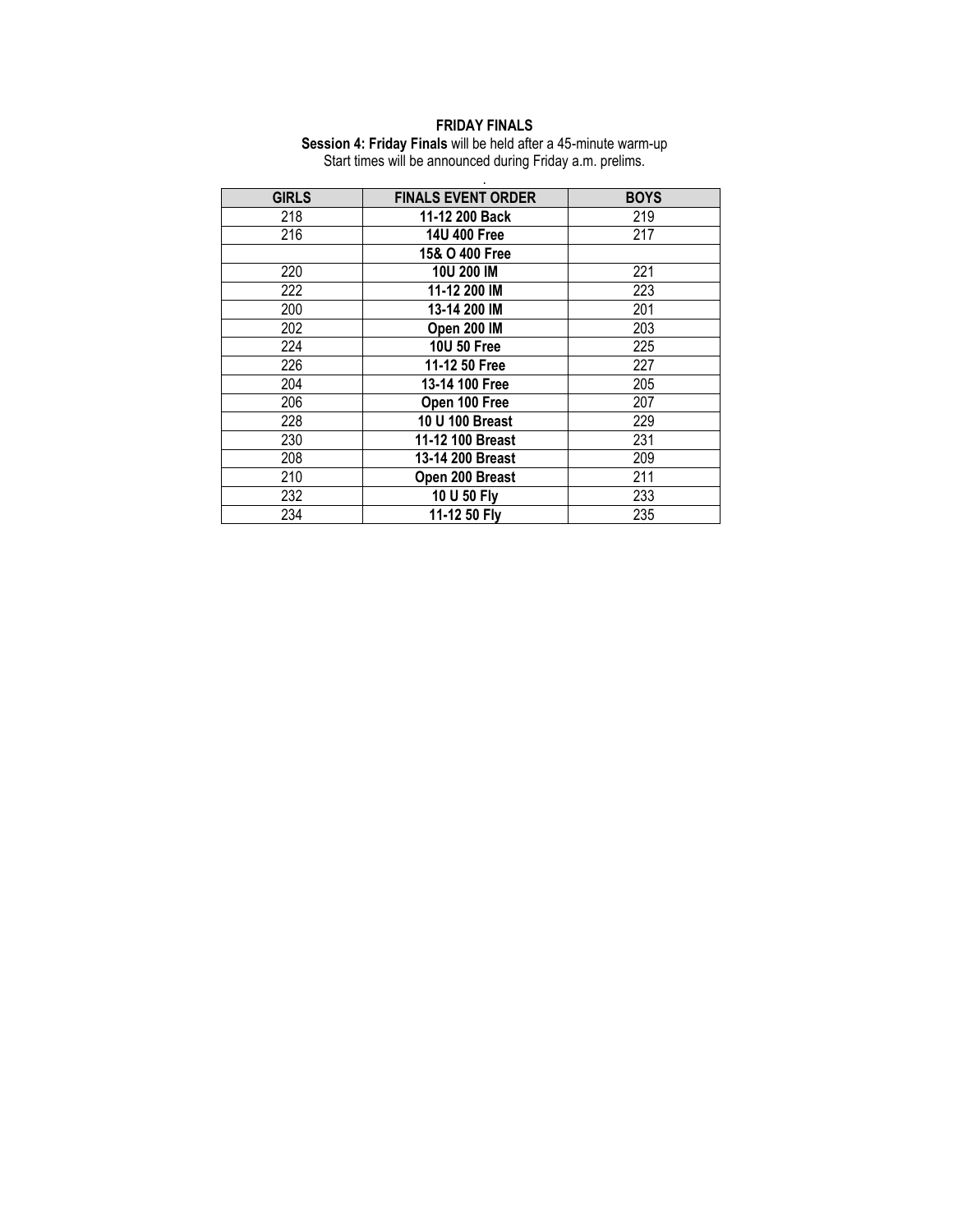#### **Holtrey Summer Classic**  *Saturday, June 18,2022 Session 5: Schedule of Events 13 – 14 & Open*

#### *Prelim/Finals*

### Warm-up will be 7:00 AM with the competition starting at 8:20 AM

| <b>GIRLS</b> | <b>Qualifying Time</b><br><b>Equal to or Faster Than</b> |            | <b>AGE GROUP/STROKE</b> |                       | <b>Qualifying Time</b><br><b>Equal to or Faster Than</b> |            |            |     |
|--------------|----------------------------------------------------------|------------|-------------------------|-----------------------|----------------------------------------------------------|------------|------------|-----|
|              | <b>SCY</b>                                               | <b>SCM</b> | <b>LCM</b>              |                       | <b>SCY</b>                                               | <b>SCM</b> | <b>LCM</b> |     |
| 300          | 1:05.69                                                  | 1:13.09    | 1:17.09                 | 13-14 100 Back        | 1:01.29                                                  | 1:08.19    | 1:11.89    | 301 |
| 302          | 1:03.99                                                  | 1:11.49    | 1:14.89                 | <b>OPEN 100 Back</b>  | 58.39                                                    | 1:04.79    | 1:08.69    | 303 |
| 304          | 2:10.39                                                  | 2:25.09    | 2:29.39                 | 13-14 200 Free        | 2:02.59                                                  | 2:15.39    | 2:20.59    | 305 |
| 306          | 2:08.09                                                  | 2:21.99    | 2:26.19                 | <b>OPEN 200 Free</b>  | 1:56.99                                                  | 2:10.09    | 2:14.89    | 307 |
| 308          | 1:05.49                                                  | 1:12.89    | 1:14.29                 | 13-14 100 Fly         | 1:00.99                                                  | 1:07.69    | 1:09.69    | 309 |
| 310          | 1:03.99                                                  | 1:11.39    | 1:13.19                 | OPEN 100 Fly          | 57.89                                                    | 1:04.69    | 1:06.29    | 311 |
| 312          |                                                          |            |                         | *13-14 400 Free Relay |                                                          |            |            | 313 |
| 314          |                                                          |            |                         | *Open 400 Free Relay  |                                                          |            |            | 315 |
| 316          | $13 - 14$                                                | $13 - 14$  | $13 - 14$               |                       | $13 - 14$                                                | $13 - 14$  | $13 - 14$  | 317 |
|              | 5:11.69                                                  | 5:46.49    | 5:56.19                 |                       | 4:52.69                                                  | 5:23.79    | 5:36.59    |     |
|              | Open                                                     | Open       | Open                    | Open 400 IM#@         | Open                                                     | Open       | Open       |     |
|              | 5:04.99                                                  | 5:38.69    | 5:49.69                 |                       | 4:40.29                                                  | 5:11.69    | 5:20.59    |     |

*\*Timed finals events;*

*#Open 400 IM - heats may be limited and will be swum fastest to slowest, alternating women and men during prelims @Open 400 IM – will be scored 14 & Under 15 & Over - Prelims/Finals with an A final only for 14 & Under and 15 & Over,* 

#### *Session 6: Schedule of Events 12 & Under Prelim/Finals*

The 12 and under warm-up will begin 15 minutes after the conclusion of the morning session

| <b>GIRLS</b> | <b>Qualifying Time</b><br><b>Equal to or Faster Than</b> |            | <b>AGE GROUP/STROKE</b> | <b>Qualifying Time</b><br><b>Equal to or Faster Than</b> |            |            | <b>BOYS</b> |     |
|--------------|----------------------------------------------------------|------------|-------------------------|----------------------------------------------------------|------------|------------|-------------|-----|
|              | <b>SCY</b>                                               | <b>SCM</b> | <b>LCM</b>              |                                                          | <b>SCY</b> | <b>SCM</b> | <b>LCM</b>  |     |
| 318          | 3:20.89                                                  | 3:44.49    | 3:52.59                 | 11-12 200 Breast                                         | 3:14.09    | 3:35.39    | 3:44.69     | 319 |
| 320          | 46.99                                                    | 51.99      | 54.89                   | 10 & U 50 Back                                           | 47.49      | 52.69      | 55.29       | 321 |
| 322          | 38.09                                                    | 42.39      | 43.99                   | 11-12 50 Back                                            | 37.89      | 42.19      | 43.69       | 323 |
| 324          | 1:29.59                                                  | 1:38.99    | 1:41.99                 | 10 & U 100 Free                                          | 1:27.79    | 1:36.99    | 1:40.59     | 325 |
| 326          | 1:13.59                                                  | 1:21.29    | 1:24.09                 | 11-12 100 Free                                           | 1:10.99    | 1:18.49    | 1:21.29     | 327 |
| 328          | 1:53.99                                                  | 2:05.99    | 2:09.99                 | 10 & U 100 Fly                                           | 1:51.39    | 2:04.19    | 2:07.09     | 329 |
| 330          | 1:24.39                                                  | 1:33.99    | 1:36.19                 | 11-12 100 Fly                                            | 1:22.89    | 1:32.09    | 1:33.99     | 331 |
| 332          |                                                          |            |                         | *10 & U 200 Med Relay                                    |            |            |             | 333 |
| 334          |                                                          |            |                         | *11-12 200 Med Relay                                     |            |            |             | 335 |
| 336          | 7:08.79                                                  | 6:15.49    | 6:23.89                 | *12 & U 400 Free#!                                       | 6:57.29    | 5:39.09    | 6:15.49     | 337 |

*\* Timed final event*

*# 12 & Under 400 Free - heats may be limited and will be swim fastest to slowest ! will be scored 10 & Under and 11-12*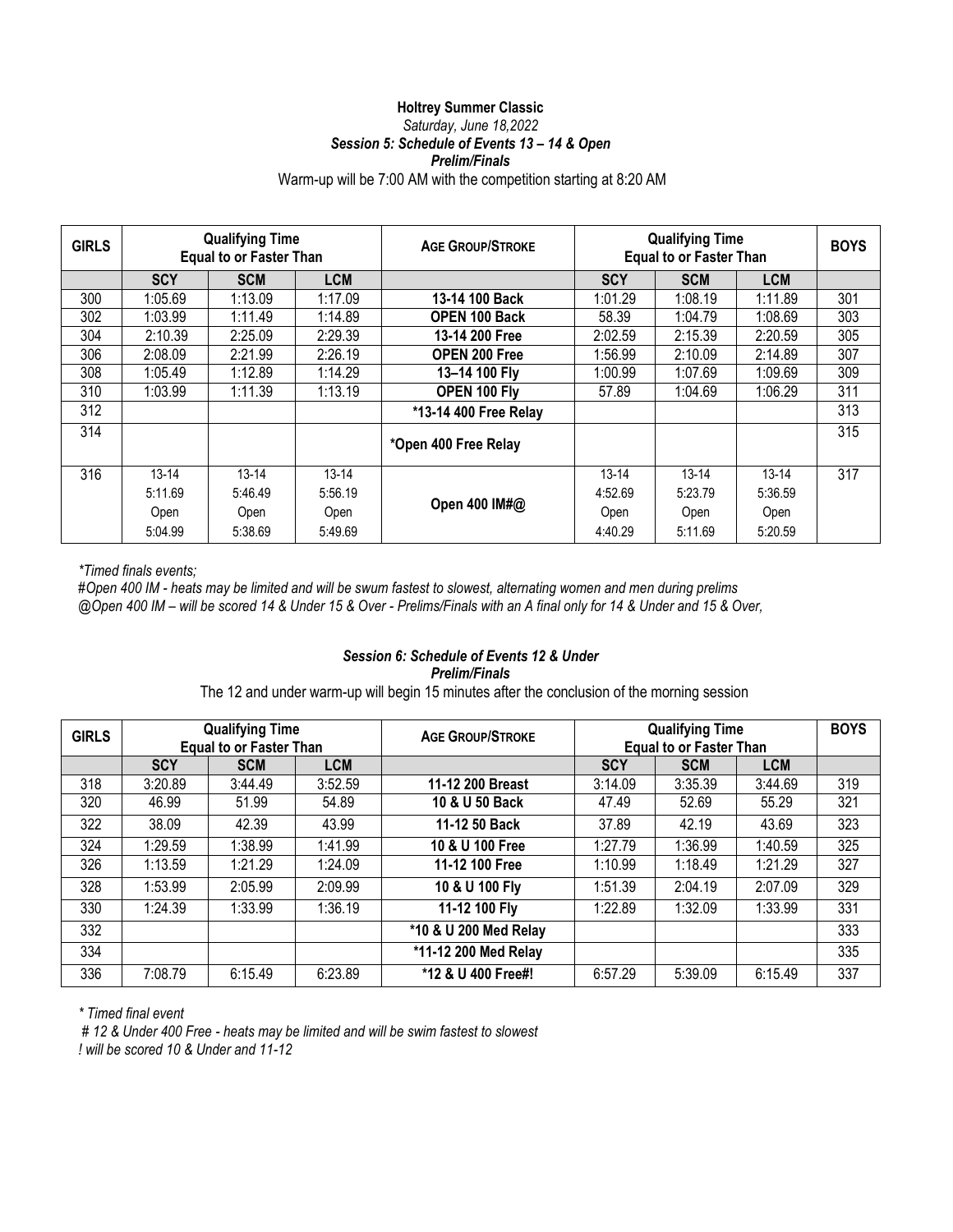#### **Saturday Finals**

**Session 7: Saturday Finals** will be held after a 45-minute warm-up Start times will be announced during Saturday a.m. prelims.

| <b>GIRLS</b> | <b>FINALS</b>    | <b>BOYS</b> |
|--------------|------------------|-------------|
| 318          | 11-12 200 Breast | 319         |
| 316          | 14 U 400 IM      | 317         |
|              | 15 & O 400 IM    |             |
| 320          | 10U 50 Back      | 321         |
| 322          | 11-12 50 Back    | 323         |
| 300          | 13-14 100 Back   | 301         |
| 302          | Open 100 Back    | 303         |
| 324          | 10U 100 Free     | 325         |
| 326          | 11-12 100 Free   | 327         |
| 304          | 13-14 200 Free   | 305         |
| 306          | Open 200 Free    | 307         |
| 328          | 10U 100 Fly      | 329         |
| 330          | 11-12 100 Fly    | 331         |
| 308          | 13-14 100 Fly    | 309         |
| 310          | Open 100 Fly     | 311         |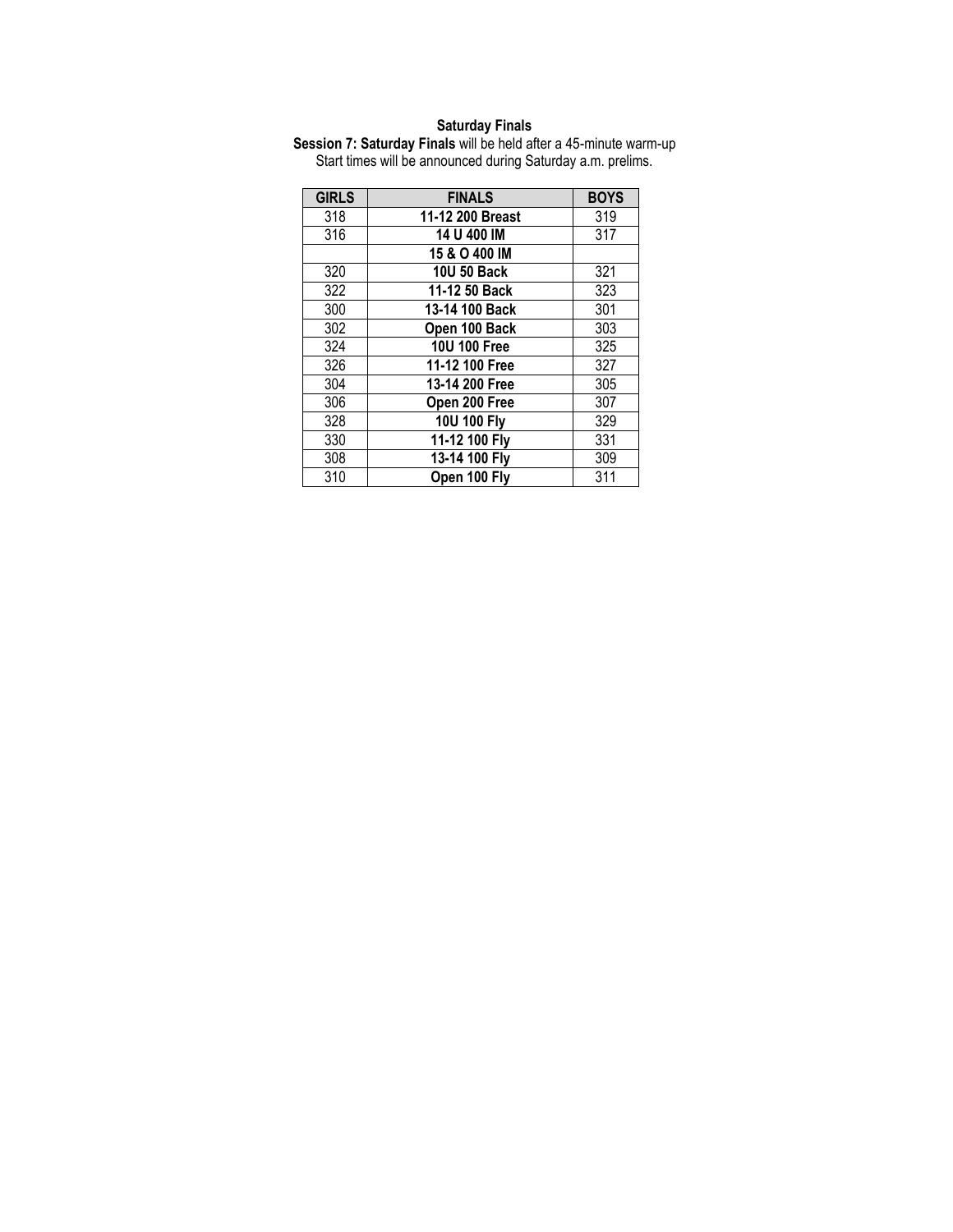#### **Holtrey Summer Classic**  *Sunday, June 19, 2022 Session 8: Schedule of Events 13 – 14 & Open Timed Finals*

### Warm-up will be 7:00 AM with the competition starting at 8:20 AM

| <b>GIRLS</b> | <b>Qualifying Time</b><br><b>Equal to or Faster Than</b> |            | <b>AGE GROUP/STROKE</b> | <b>Qualifying Time</b><br><b>Equal to or Faster Than</b> |            |            | <b>BOYS</b> |     |
|--------------|----------------------------------------------------------|------------|-------------------------|----------------------------------------------------------|------------|------------|-------------|-----|
|              | <b>SCY</b>                                               | <b>SCM</b> | <b>LCM</b>              |                                                          | <b>SCY</b> | <b>SCM</b> | <b>LCM</b>  |     |
| 400          | 2:24.89                                                  | 2:41.09    | 2:45.49                 | 13-14 200 Fly                                            | 2:15.59    | 2:29.99    | 2:35.09     | 401 |
| 402          | 2:21.69                                                  | 2:37.99    | 2:40.59                 | OPEN 200 Fly                                             | 2:09.69    | 2:23.39    | 2:27.69     | 403 |
| 404          | 27.89                                                    | 30.89      | 31.79                   | 13-14 50 Free                                            | 25.69      | 28.39      | 29.49       | 405 |
| 406          | 27.19                                                    | 30.39      | 31.19                   | <b>OPEN 50 Free</b>                                      | 24.39      | 27.39      | 27.89       | 407 |
| 408          | 1:15.39                                                  | 1:23.99    | 1:27.49                 | 13-14 100 Breast                                         | 1:09.69    | 1:17.09    | 1:21.29     | 409 |
| 410          | 1:13.59                                                  | 1:22.39    | 1:25.29                 | <b>OPEN 100 Breast</b>                                   | 1:05.59    | 1:13.49    | 1:16.99     | 411 |
| 412          | 2:22.99                                                  | 2:38.49    | 2:44.89                 | 13-14 200 Back                                           | 2:13.99    | 2:28.79    | 2:36.09     | 413 |
| 414          | 2:19.69                                                  | 2:35.49    | 2:41.49                 | <b>OPEN 200 Back</b>                                     | 2:06.89    | 2:21.99    | 2:28.89     | 415 |
| 416          | $13 - 14$                                                | $13 - 14$  | $13 - 14$               |                                                          | $13 - 14$  | $13 - 4$   | $13 - 14$   | 417 |
|              | 12:01.69                                                 | 10:31.59   | 10:47.99                |                                                          | 11:26.69   | 10:00.99   | 10:22.19    |     |
|              | <b>OPEN</b>                                              | OPEN       | Open                    | <b>OPEN 800 Free#</b>                                    | Open       | Open       | Open        |     |
|              | 11:50.79                                                 | 10:22.09   | 10:35.39                |                                                          | 11:02.59   | 9:39.89    | 10:00.09    |     |

*# heats may be limited and will be swum fastest to slowest, alternating women and men and during prelims; will be scored 14 & Under and 15 & Over*

#### *Session 9: Schedule of Events 12 & Under Timed Finals*

The 12 and under warm-up will begin 15 minutes after the conclusion of the morning session

| <b>GIRLS</b> | <b>Qualifying Time</b><br><b>Equal to or Faster Than</b> |            |            | <b>AGE GROUP/STROKE</b> | <b>Qualifying Time</b><br><b>Equal to or Faster Than</b> |            |            | <b>BOYS</b> |
|--------------|----------------------------------------------------------|------------|------------|-------------------------|----------------------------------------------------------|------------|------------|-------------|
|              | <b>SCY</b>                                               | <b>SCM</b> | <b>LCM</b> |                         | <b>SCY</b>                                               | <b>SCM</b> | <b>LCM</b> |             |
| 418          | 2:59.99                                                  | 3:19.79    | 3:24.89    | 11-12 200 Fly           | 2:53.19                                                  | 3:15.19    | 3:20.49    | 419         |
| 420          | 3:18.99                                                  | 3:40.09    | 3:45.79    | 10 & U 200 Free         | 3:06.69                                                  | 3:26.29    | 3:33.49    | 421         |
| 422          | 2:40.39                                                  | 2:58.09    | 3:02.29    | 11-12 200 Free          | 2:34.59                                                  | 2:52.09    | 2:57.49    | 423         |
| 424          | 53.19                                                    | 58.89      | 1:00.49    | 10 & U 50 Breast        | 52.09                                                    | 57.59      | 59.69      | 425         |
| 426          | 42.99                                                    | 47.59      | 48.99      | 11-12 50 Breast         | 42.89                                                    | 47.39      | 48.99      | 427         |
| 428          | 1:41.99                                                  | 1:52.69    | 1:59.19    | 10 & U 100 Back         | 1:39.79                                                  | 1:50.69    | 1:55.09    | 429         |
| 430          | 1:24.79                                                  | 1:34.19    | 1:38.69    | 11-12 100 Back          | 1:22.19                                                  | 1:30.89    | 1:35.49    | 431         |
| 432          |                                                          |            |            | 12 & U 400 Free Relay   |                                                          |            |            | 433         |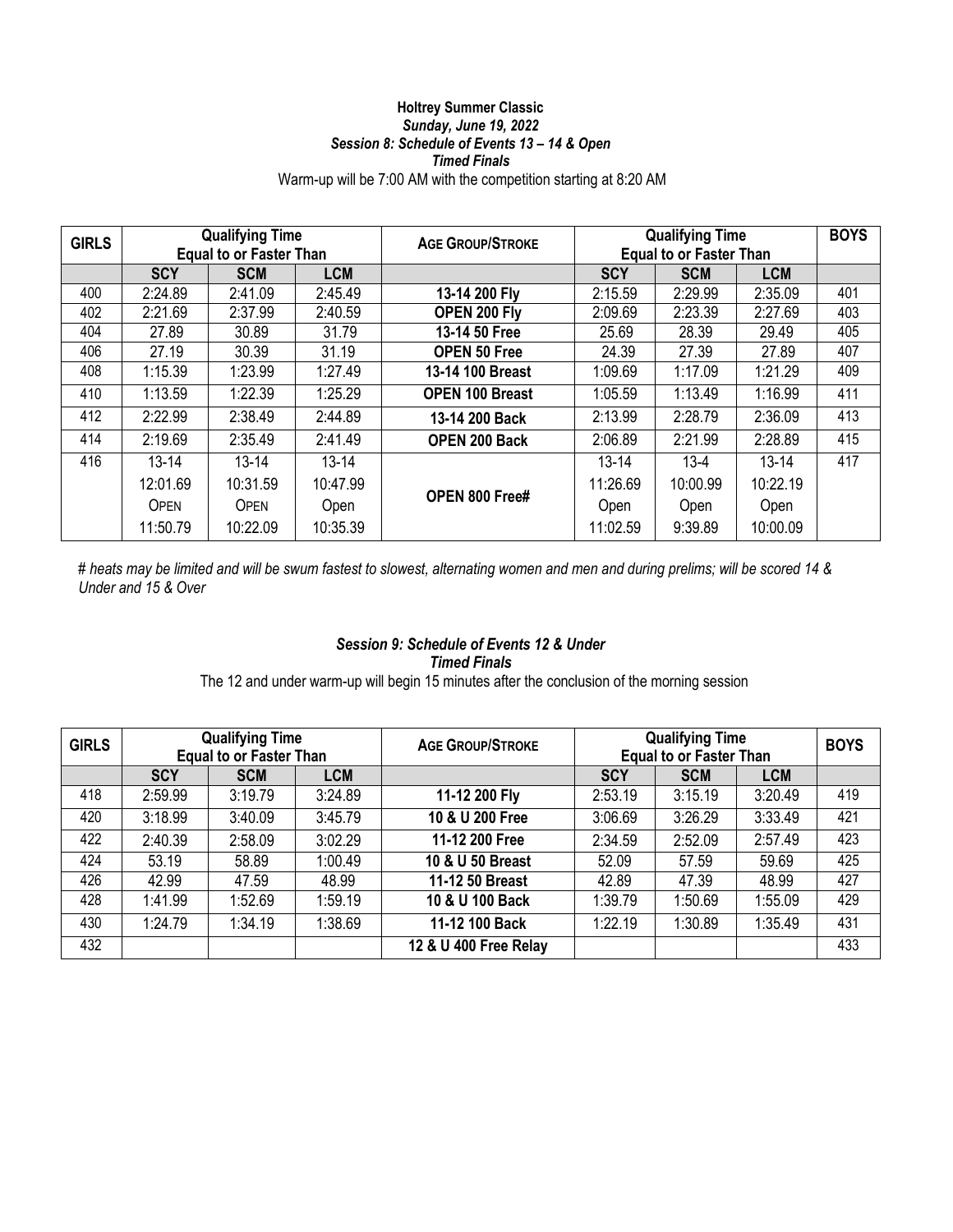# **Holtrey Summer Classic June 16-19 2022**

**ENTRY SUMMARY SHEET**

| LSC 2-LETTER CODE ("LE", "OH", "MI", "AM", etc.) _______________                                                                                                                                                                                                                                                                                                                                             |                                                                               |
|--------------------------------------------------------------------------------------------------------------------------------------------------------------------------------------------------------------------------------------------------------------------------------------------------------------------------------------------------------------------------------------------------------------|-------------------------------------------------------------------------------|
|                                                                                                                                                                                                                                                                                                                                                                                                              |                                                                               |
|                                                                                                                                                                                                                                                                                                                                                                                                              |                                                                               |
|                                                                                                                                                                                                                                                                                                                                                                                                              |                                                                               |
| $(Total \# of swimmers) \times $3.00$ (LE Surcharge) =<br>$\frac{1}{2}$ (Total # of individual events) X \$8.00/event =<br>$\frac{1}{2}$ (Total # of relay events) X \$12.00/relay entry =<br>$T$ (Total # of swimmers) $\overline{X}$ \$2.00 (Paper entry Surcharge) =<br><b>TOTAL AMOUNT REMITTED</b><br>Total # of coaches attending Thursday evening session<br>Total # 0f coaches attending AM Sessions | $\begin{array}{c c}\n\text{S}\n\end{array}$<br>$\frac{1}{2}$<br>$\frac{1}{2}$ |
| Total # 0f coaches attending PM Sessions<br>Total # of coaches attending Finals                                                                                                                                                                                                                                                                                                                              |                                                                               |
| • Swimmers will be without a coach on deck:<br>$\epsilon$ Thurs. session<br>$\epsilon$ Fri. sessions 1 2 3<br>$\overline{\epsilon}$ Sat. sessions 1 2 3<br>1 <sub>2</sub><br>$\epsilon$ Sun. sessions                                                                                                                                                                                                        |                                                                               |
| I VERIFY THAT EVERY SWIMMER LISTED ON THE ENCLOSED ENTRY FORM IS A REGISTERED ATHLETE MEMBER<br>OF USA SWIMMING, AND THAT EVERY COACH REPRESENTING OUR TEAM WILL BE A CURRENT COACH MEMBER<br>OF USA SWIMMING.                                                                                                                                                                                               |                                                                               |
| SIGNED: (coach or team representative)                                                                                                                                                                                                                                                                                                                                                                       |                                                                               |
|                                                                                                                                                                                                                                                                                                                                                                                                              |                                                                               |

Make checks payable to LESD Boosters Club and mail to: Kristin MacPhail 22599 Calverton Rd Shaker Hts, OH 44122. Please note all entries submitted with this sheet should be covered by a single check.

**Deadline for electronic entries is; deadline for receipt of this form and payment** within 5 days of the receipt of the electronic file or by Friday, June 3, 2022 whichever comes first.This sheet must accompany all entries, including electronic TM/TU entries.